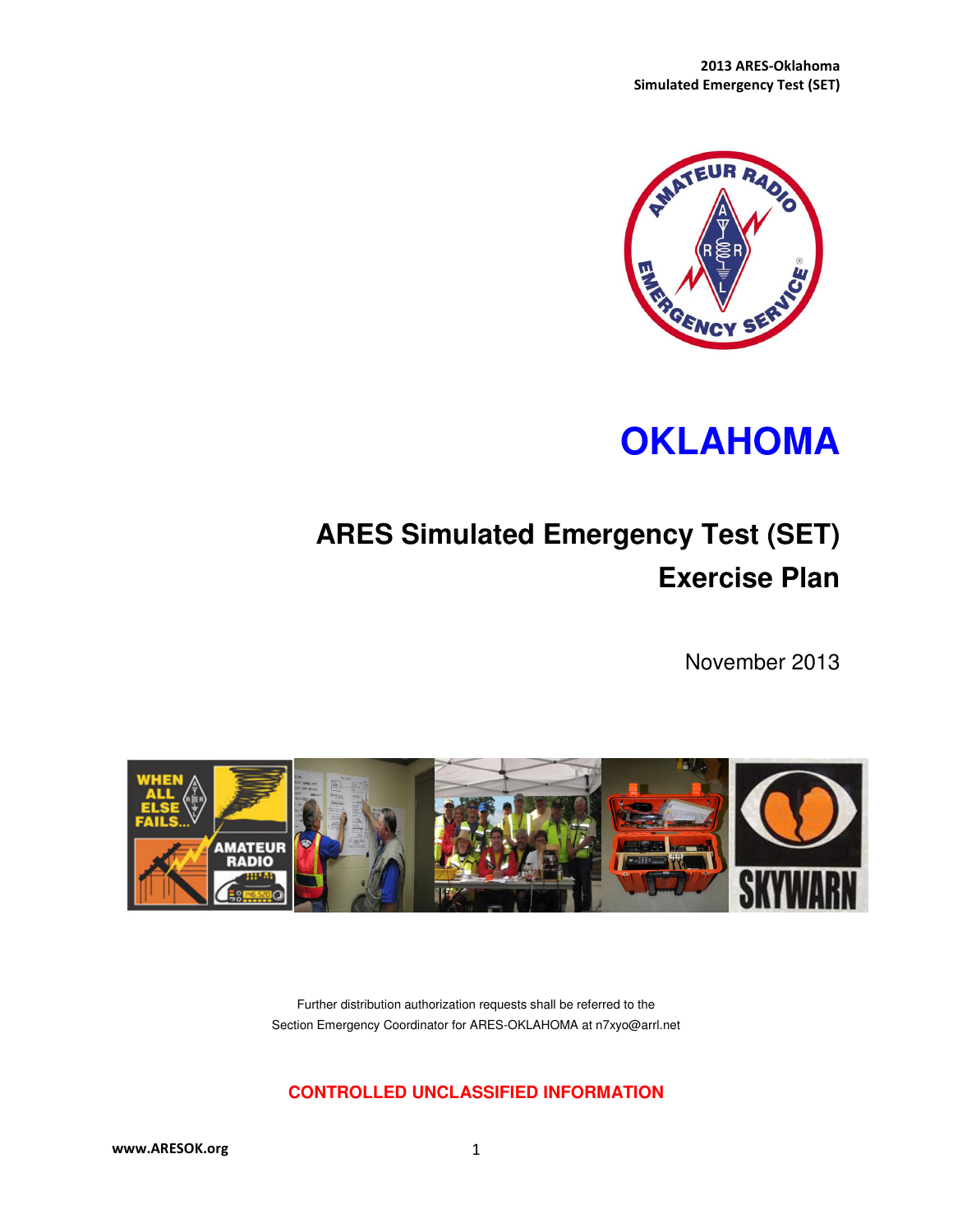# **2013 ARES-Oklahoma Simulated Emergency Test (SET) Exercise Plan**

# **Table of Contents**

| Instructions to Controller/Role player(s) with injects Appendix A |
|-------------------------------------------------------------------|
|                                                                   |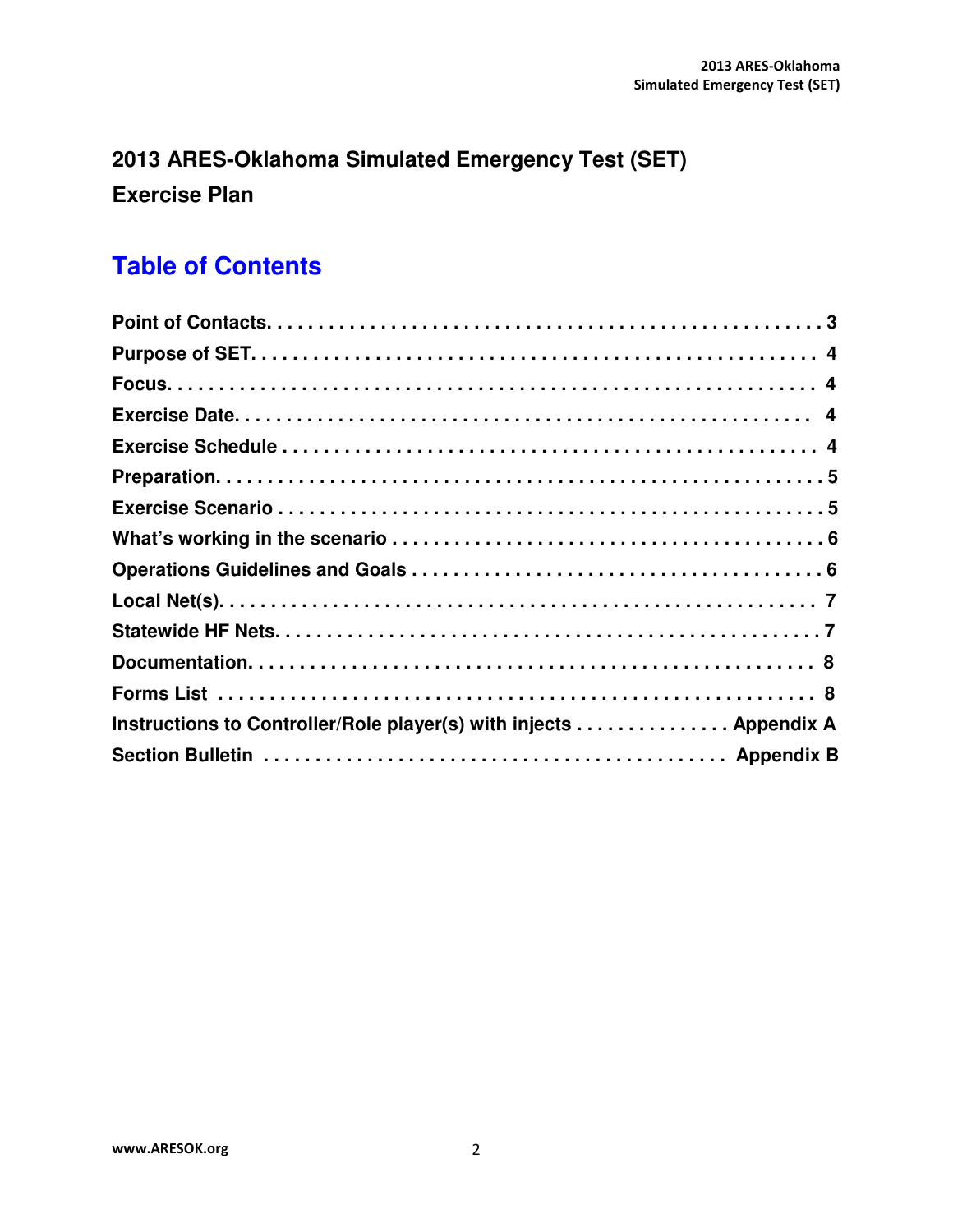### **Point of Contact**

Primary Point Of Contact (POC) for this plan is:

## **Mark Conklin, N7XYO**

Section Emergency Coordinator (SEC) Amateur Radio Emergency Service - Oklahoma 918-232-8346 n7xyo@arrl.net

Other Points Of Contact (POC) for this plan is:

#### **Roland Stolfa, KC5UNL**

Assistant Section Emergency Coordinator (A-SEC) Amateur Radio Emergency Service - Oklahoma 580-222-8814 rstolfa@yahoo.com

Your regions Zone Emergency Coordinator (ZEC) Refer to www.ARESOK.org for contact information.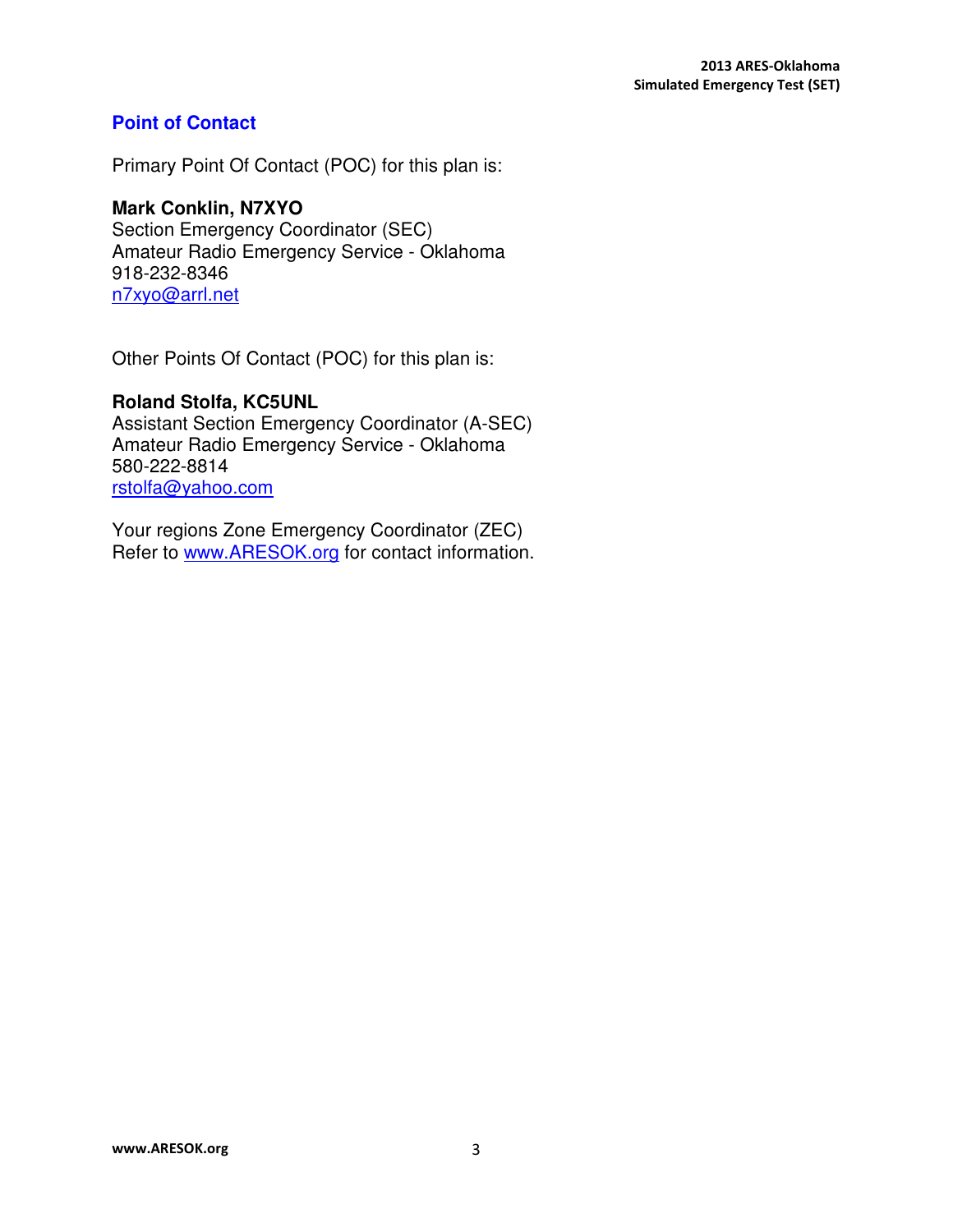## **Purpose of SET**

To find out the strengths and weaknesses of; Amateur Radio Emergency Service-Oklahoma (ARES-OK), National Traffic System (NTS), and other radio amateur groups in providing emergency communications here in Oklahoma.

To provide a public demonstration - to served agencies such as the American Red Cross, emergency management agencies and through the news media - of the value to the public that Amateur Radio provides, particularly in time of need.

To help radio amateurs gain experience in communications using standard procedures and a variety of modes under simulated-emergency conditions.

#### **Focus**

In Oklahoma most of the population and the bulk of the available radio amateurs live along the Interstate-44 corridor (I-44). The majority of radio amateurs are in or near the two large metropolitan areas of Oklahoma City and Tulsa. In Zone 1 (NW-OK), Zone 2 (SW-OK), Zone 4 (NE-OK) and Zone 6 (SE-OK) all groups will participate together as a **District-level response**. Zone 3 (OKC area) and Zone 5 (Tulsa area), will participate together as a Zone response.

**In Districts where NO DEC is currently appointed, local leaders and/or volunteers should contact their ZEC and discuss appointing a DEC for SET, and work with your ZEC to find a DEC for your Districts.** 

#### **Exercise Date**

#### **December 14, 2012 - Saturday**

#### **Exercise Schedule**

|                     | <b>Exercise Schedule</b>                 |                          |
|---------------------|------------------------------------------|--------------------------|
| <b>Time (Local)</b> | <b>Event</b>                             | <b>Participants</b>      |
| 0800                | <b>DECs to Activate District ARES-OK</b> | ALL DECs, All Groups     |
|                     | ZECs to Activate Zone in Zone3 & Zone5   | <b>ZECs, Zone Groups</b> |
| 0845                | <b>Incident Briefing</b>                 | Controller to DEC        |
| 0900                | <b>STARTEX</b>                           |                          |
| 0900-1000           | <b>ARES-OK HF Bulletin</b>               | NCO, All Groups          |
| 1000-1200           | Local EX Injects                         | All                      |
| 1200                | HF NET - SET Scorecard                   | NCO, All Groups          |
| 1400                | <b>ENDEX</b>                             | <b>ALL</b>               |
| 1415                | Email net results                        | NCO, SEC                 |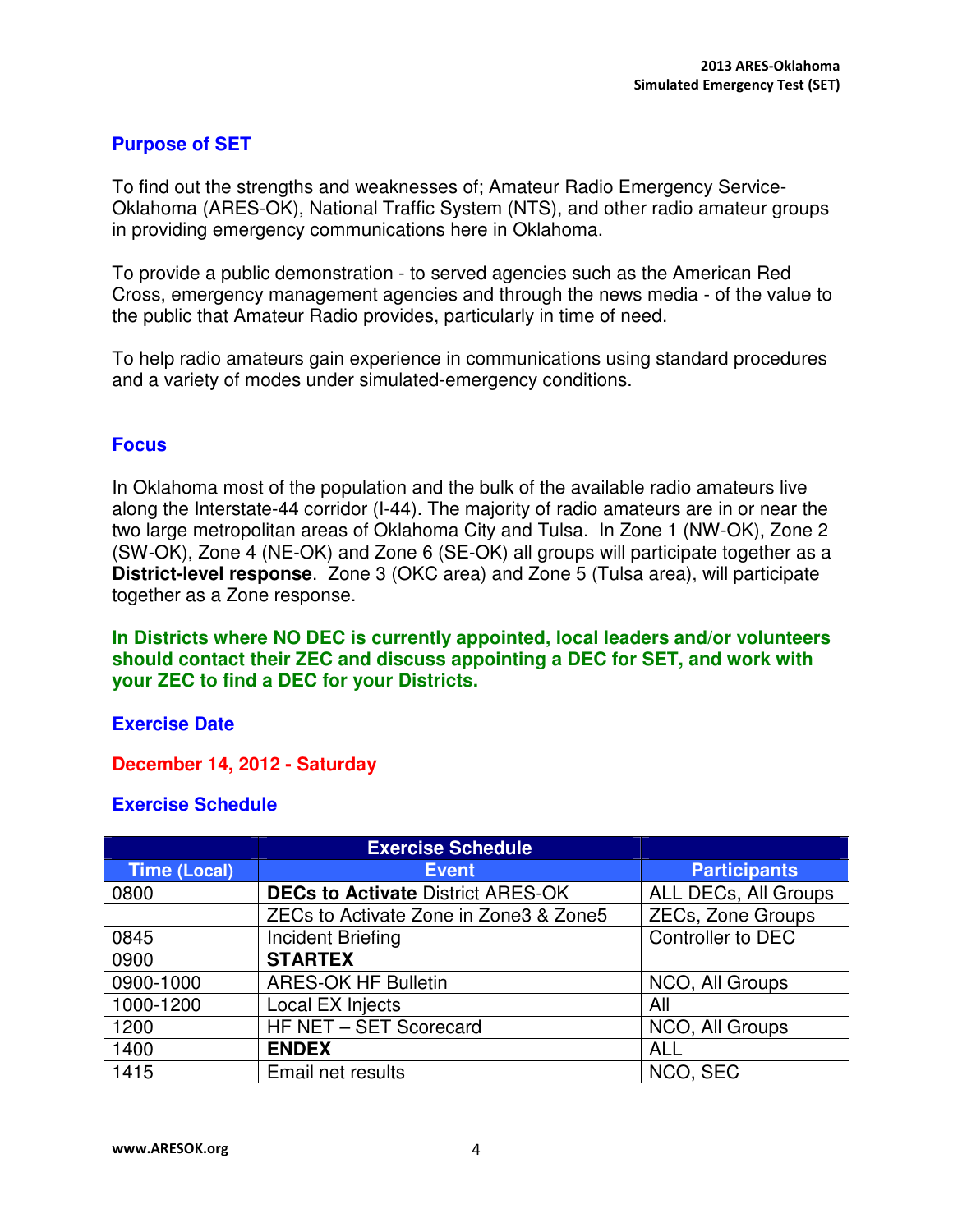## **Preparation Prior the SET**

**Before the SET**, the DEC will gather your teams and conduct a review with their ARES-OK groups of training as well as National Incident Management System (NIMS) and terminology. The training will include a review of NIMS structure and ICS forms commonly used to support and document an incident.

**FREE** on-line Training resources can be found at http://www.aresok.org/resources.asp#training

Special attention should be given to the following:

- 1. A review of Day-One bags or Go Kits.
- 2. Professional conduct.

3. **Participants active in public view or working with served agencies shall wear their ARES approved Deployment Vests.**

**Don't have a vest yet?** Please see www.ARESOK.org on the left side of the page click on **Other Resources** and scroll down to **ARES-OK Gear**.

This would be an excellent time to involve the local Emergency Manager and other Served Agencies. Invite them to your meeting(s) to meet your members and help facilitate the discussion.

#### **Exercise Scenario for the 2013 SET**

A line of powerful thunderstorms has moved through your area. Strong winds, flooding rains, damaging hail and lighting have paralyzed most of counties in your District. Wind speeds exceeded 85 MPH and have caused many trees, branches and power lines to fail. Estimates are between 85 to 90 percent of homes in the District are without power. Many roads are impassible due to flash flooding, tree debris and downed power poles. Communications infrastructure has also suffered greatly. Downed wires, power outages, bent antennas, and failed back-ups have crippled normal communications. Amateur Radio operators have not gone undamaged. Repeaters that are not on back-up power are not functioning. Many large antennas systems are down or damaged.

**DEC activate and gather your team(s) (see exercise schedule)** - Served agencies in the effected area have requested communications support from ARES-OK. To meet this request it will require a combined response for your entire ARES-OK District. Log into www.ARESOK.org and select State Wide Breakdown for current District map.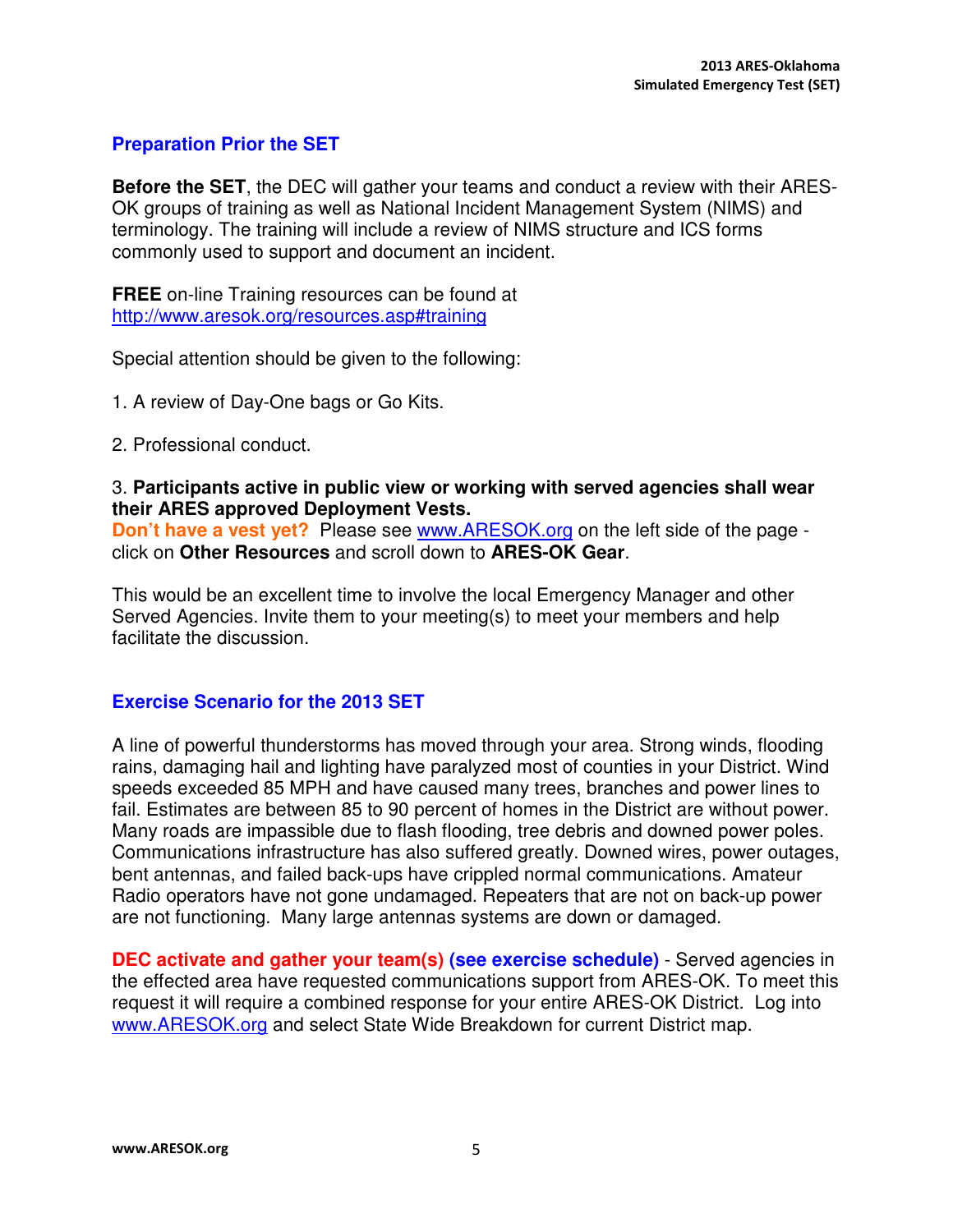#### **What's working in this scenario?**

VHF/UHF Simplex Limited Repeaters. (Repeater with back-up power may be use at DEC's discretion.) Limited Internet. (Internet may be use at the discretion of the DEC.) HF with NVIS type antenna systems Your ingenuity

#### **Operations Guidelines and Goals**

1. Simplex should be used wherever possible.

2. Traffic can be passed between fixed and mobile stations if needed.

#### 3. **All messages MUST be preceded by and end with "THIS IS A EXERCISE"**

4. The Scenario notes that roads may be impassable. Therefore, movement of mobile stations may be limited by the DEC. It may be necessary to assign other than usual operators to locations such as county EOCs, hospitals, shelters or other served agency locations.

5. All stations are encouraged to **use their emergency power source** and set up emergency antennas **if possible**. If it's something you'd expect to do during a real EMCOMM response, no better time than **now** to test it out.

7. Each team or participating individual should copy the Statewide HF Nets bulletin.

8. Send local tactical message traffic on behalf of local served agency. (Local role player will provide traffic injects – DEC may provide additional traffic injects, based on local needs or operational challenges).

9. Creative "thinking outside the box" is encouraged (flexibility is one of the capabilities radio amateurs bring to any EMCOMM/Public Service mission).

10. DEC shall direct your teams to check in to the Statewide HF Nets to complete SET Scorecard.

11. Each operating Team's actions and ALL Communications shall be noted/logged on the applicable ICS form(s). See: http://garlandr.s412.sureserver.com/graces/icsforms.html

12. **Participants active in public view or working with served agencies shall wear their ARES approved Deployment Vests.** Don't have a vest yet? Please see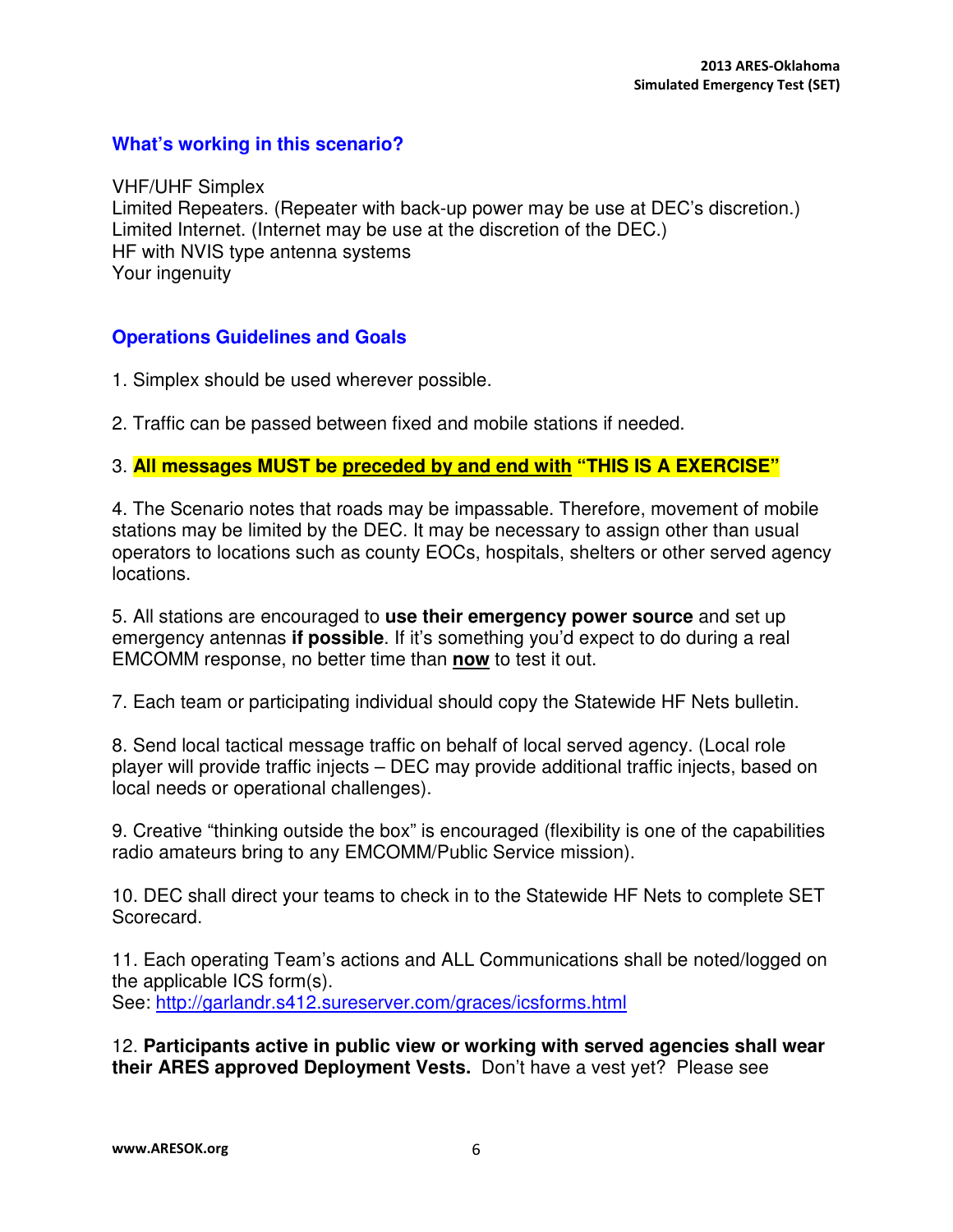www.ARESOK.org on the left side of the page - click on **Other Resources** and scroll down to **ARES-OK Gear**.

#### 13. **Don't forget, let's have some fun with this!**

#### **Local Net(s) for the exercise**

The selection of VHF/UHF simplex frequencies will be at the discretion of the DEC. DEC shall note all operating frequencies on an **ICS form 205 Communication plan**. http://garlandr.s412.sureserver.com/graces/icsforms.html

Repeaters **with back-up power** may be use at the discretion of the DEC.

Frequency/repeater selection should follow **County Resources** list (as noted on www.ARESOK.org by your ECs and DECs). If information is **NOT CURRENT** on www.ARESOK.org please take steps to up date the information. For assistance updating this information - please contact our Webmaster ARES-OK A-SEC Roland Stolfa, KC5UNL via e-mail rstolfa@yahoo.com

#### **Statewide HF Nets during the exercise**

The Oklahoma Section Statewide HF ARES Nets will **ONLY** be active during the annual Simulated Emergency Test scheduled for during the announcement of the section bulletin and collecting the information reported by participants for the SET Scorecard. HF may be used by local groups to facilitate communication over longer distances than can be handled on local VHF and UHF nets.

The Statewide HF ARES Nets will **NOT** be active in support the SET other than times listed in exercise schedule.

#### **Statewide HF Nets will be at the direction of the Section Traffic Manager.**

ARES-OK HF Net will be at:

7260KHz Lower Sideband Phone (+/- QRM)

If conditions require the alternate frequency will be at: 3900KHz Lower Sideband Phone (+/- QRM)

This will be a controlled net. STM will select Net Control Stations for each net session.

(+/- ORM: if the frequency is in use or noisy… tune up or down the band to adjacent frequency to find the net.)